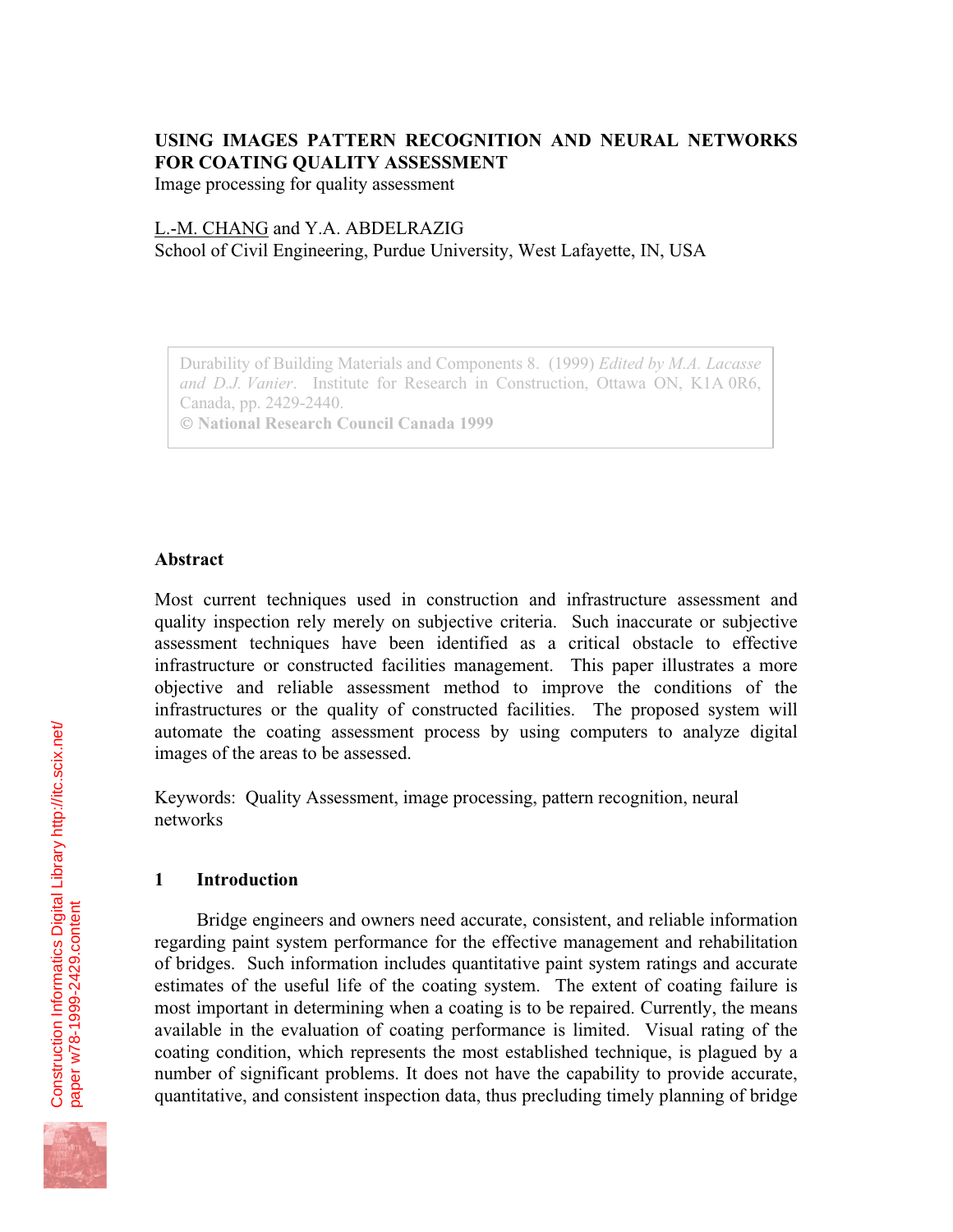management and rehabilitation (Hsie and Chang 1995).

As well as being a safety hazard to the operator and traffic, the current visual inspection procedure is tedious, time-consuming, and subjective. All of the other available inspection methods are strictly localized, contact-point methods which are ineffective for assessment of global coating deterioration. Consequently, the infrastructure community has been looking for a more cost-effective, non-destructive instrument and methodology which would automate the repetitive visual inspection, improve the quality and reliability of inspection, and provide quantitative feedback regarding the paint condition (Chang and Carino 1998).

Therefore, to search for a better method for assessing bridge painting quality, a research project is exploring using computer visual image processing for painting quality assessment. Hopefully, this research can enhance the quality of assessment of steel bridge painting. The purpose of this paper is to present the framework for visual image processing research and its preliminary results.

### **2 Background**

#### **2.1 Prior research in computerized coatings assessment**

There have been some similar research efforts performed at the Infrastructure Technology Institute (ITI) at Northwestern University (Shubinsky 1994). The main thrust of that research was the non-destructive evaluation of bridge coatings using several techniques, namely: Color Visible Imaging, Electrochemical Impedance Spectroscopy (EIS), and Infrared Imaging. Based on interviews conducted at ITI by the second author, the research result presented a generic framework, but was not developed to the implementation stage.

An experiment using visual imaging technique was devised for one bridge in order to obtain the amount of damaged areas due to rusting. Additional tests were performed on coated test panels inside the lab (could I have the reference please). One of the research conclusions and recommendations was to develop an applicable system, which should be portable and user-friendly. Moreover, one of the recommendations was to incorporate intelligence in the assessment system (Shubinsky 1994). The undergoing research by the authors is aiming to further explore the development of an applicable and intelligent system for bridge painting quality assessment.

### **2.2 Pattern recognition**

Intelligent systems will be a dominant technology in the near future. Pattern Recognition (PR) techniques are often an important element of intelligent systems, and are used for both data processing and decision making. Broadly speaking, pattern recognition is the science that concerns the description or classification (recognition) of measurements. There is little doubt that PR is an important, useful, and rapidly developing technology with cross-disciplinary interest and participation. PR is not comprised of one approach, but rather is a broad body of often loosely-related knowledge and techniques (Schalkoff 1992).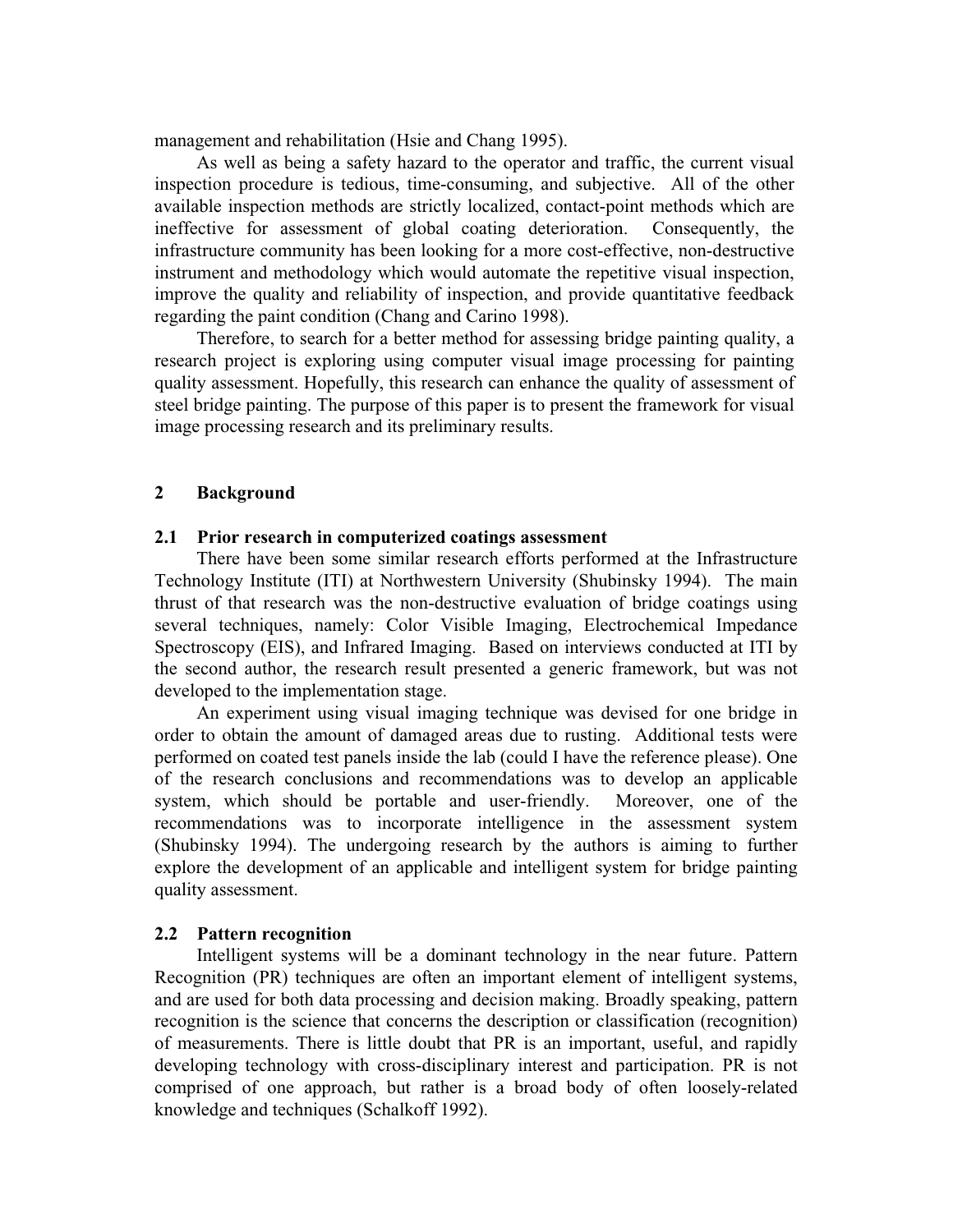Pattern recognition techniques assign a physical object or an event to one of several pre-specified categories or classes. Thus, a pattern recognition system can be viewed as an automatic decision rule; it transforms measurements on a pattern into class assignments. The patterns themselves can range from agricultural fields in a remotely sensed image from a satellite to a speech waveform or utterance from an individual. The associated recognition or classification problem could be to label an agricultural field as wheat or non-wheat or identify the spoken word. There are many algorithms for statistical pattern recognition. One of the most widely used algorithms is the K-Means algorithm (Ripely 1996).

#### 2.2.1 The K-Means algorithm

The K-Means Algorithm self-organizes data to create clusters. This algorithm fits the coating inspection application well because of the number of clusters need to be predetermined, which is the case in the inspection process, are: defects and nondefects.

The algorithm uses a sample of feature vectors  $V = \{x^{(1)}, ..., x^{(Y)}\}$  from a population *P*, but requires the number *K* of clusters to be given,  $K \leq Y$ . The process begins by assigning the first *K* sample feature vectors  $x^{(1)},...,x^{(k)}$  to be centers  $z^{(1)},...,z^{(K)}$ , respectively, for the *K* clusters. The algorithm then assigns each of the remaining *Y-K* sample feature vectors  $x^{(K+1)}$ ,..., $x^{(Y)}$  to the cluster whose center is closest. Then, the sample feature vectors for each *K*th cluster, in turn, are averaged to determine a new cluster center  $z^{(K)}$  for each  $K^{\text{th}}$  cluster. Next, each of the *Y* sample feature vectors is again assigned to the class to whose new representative center it is closest.

This process of generating new centers by averaging each cluster and then reassigning all vectors by minimum distance to the new centers is repeated until no clusters change further, in which case the algorithm is finished (Ripely 1996).

### **2.3 Artificial neural networks**

A popular artificial neural network model is the back propagation network model. The basic back propagation model is a three-layered forward architecture. The first layer is the Input Layer, the second layer the Hidden Layer, and the third layer the Output Layer. Each layer contains a group of nodes that are linked together with nodes from other layers by connections among the nodes. Layers are connected only to the adjacent layers. The network is a feed-forward network, which means a unit's output can only originate from a lower level, and a unit's output can only be passed to a higher level. Figure 1 illustrates the basic structure of a feed forward neural network (Zurada 1992).

The Input Layer receives the features of the data that are entered into the neural network. If n feature values are to be entered into the Input Layer, then there must be *n* nodes; where *n* is the number of features supplied to the net. A single feature value is inputted into a single input node. The values are passed to the Hidden Layer through connections from the Input Layer. The nodes in the first layer distribute the individual inputs to all of the nodes in the Hidden Layer. The hidden layer acts as the connection between the input layer and the output layer. The main function of the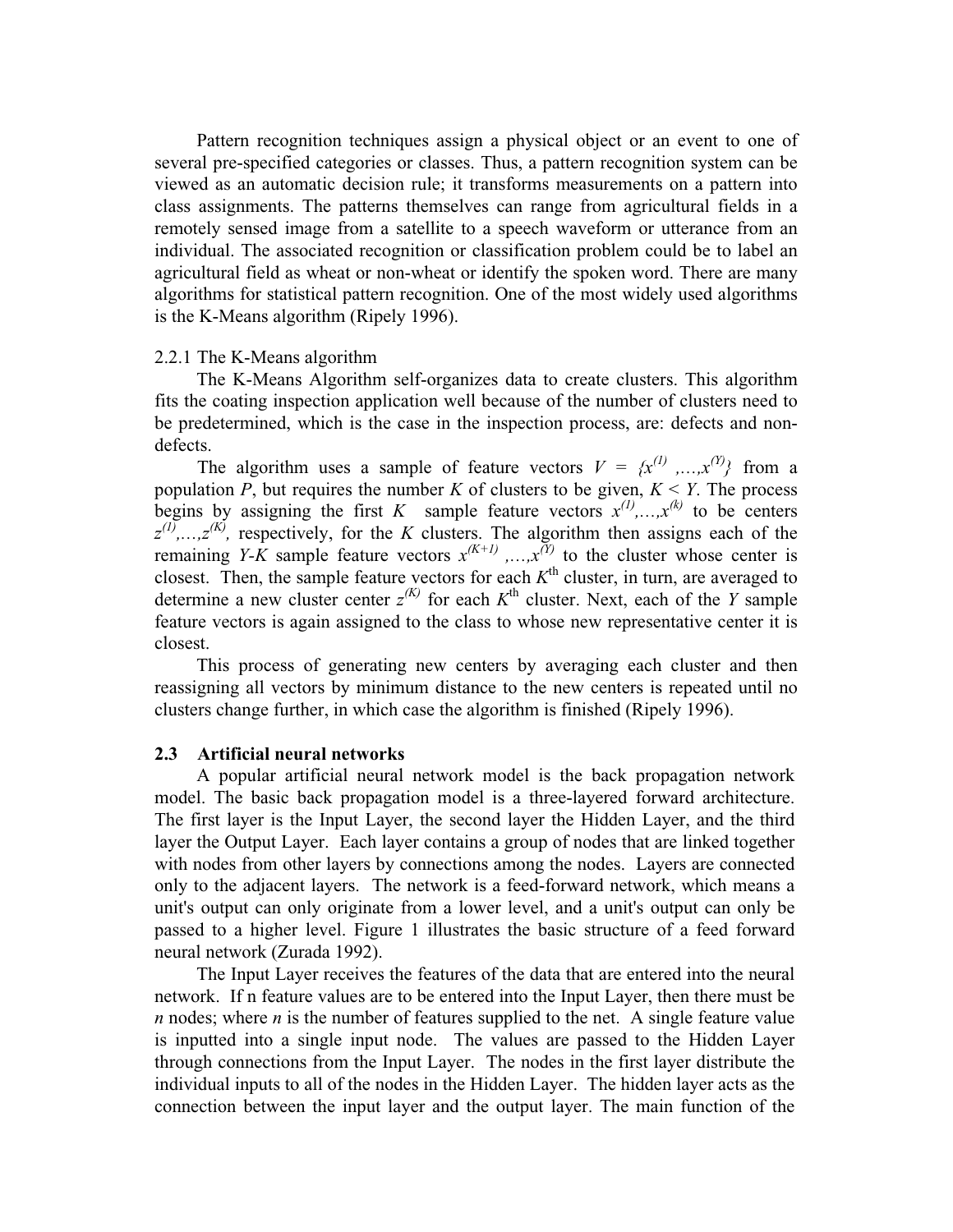hidden layer is to process the input data during the network training to connect to the output, i.e. to do the regression process (Zurada 1992).

The connections between the layers are weighted to emphasize or de-emphasize the relative value of the input. The Input Layer does not operate on the feature data, but merely passes it to the Hidden Layer. Each node sums the *n* weighted inputs to the Hidden Layer. The value of the summation can be different for each node, due to differently weighted connections between the first and second layers. The values that are summed in the hidden nodes are then passed to the nodes in the Output Layer via another set of weighted connections. Each hidden node is connected with each output node. Although the Hidden Layer may actually consist of several Hidden Layers, some models' Hidden Layer uses only one layer.

The Output Layer generates the output of the neural network. In the same way the Hidden Layer functions, the Output Layer's input values are summed, and the summation becomes the output value. Each output node corresponds to a desired output class. Each node sums the *n* weighted inputs in the Hidden Layer and the values from each output node are compared to each other.

These weighted inputs are summed and used as the node output value. Several Output Layers can exist for a back propagation network. Because the backpropagation algorithm is an iterative algorithm, it can be trained by adjusting the connection weights among the nodes. The weights are recalculated after every complete cycle until the weights converge and the mean square error falls within the specified acceptable range.



**Fig. 1: Neural network for the back-propagation algorithm**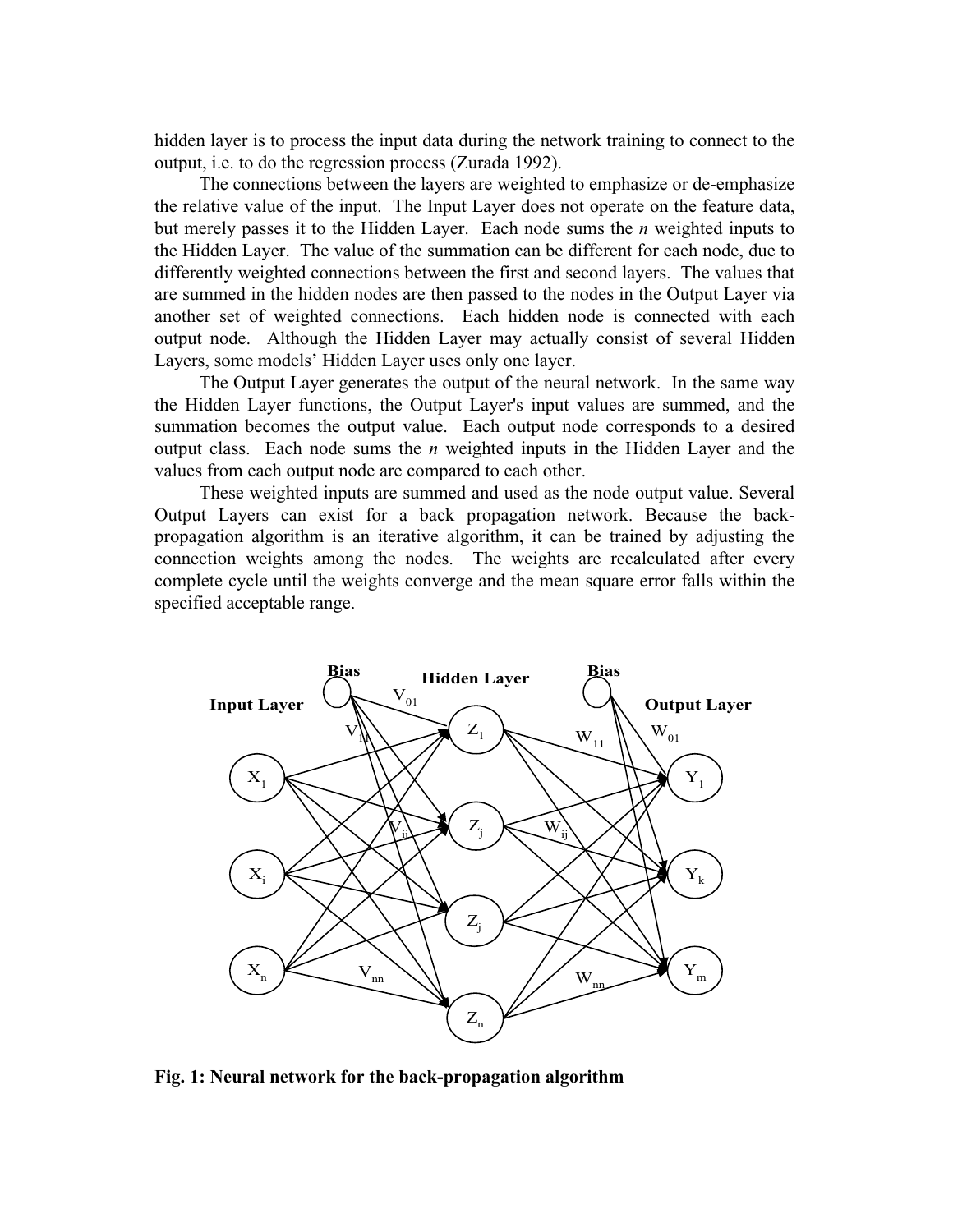## **3 Proposed assessment system**

The basic concept of the decision support system is to obtain digital images of objects to be inspected and identify defects using image analysis techniques. Moreover, sample images will be used to train the system to acquire expert knowledge in identifying the defects and using this knowledge to later assess other coatings. Figure 2 illustrates the working system model. It consists of four main stages.



**Fig. 2: Hybrid system model**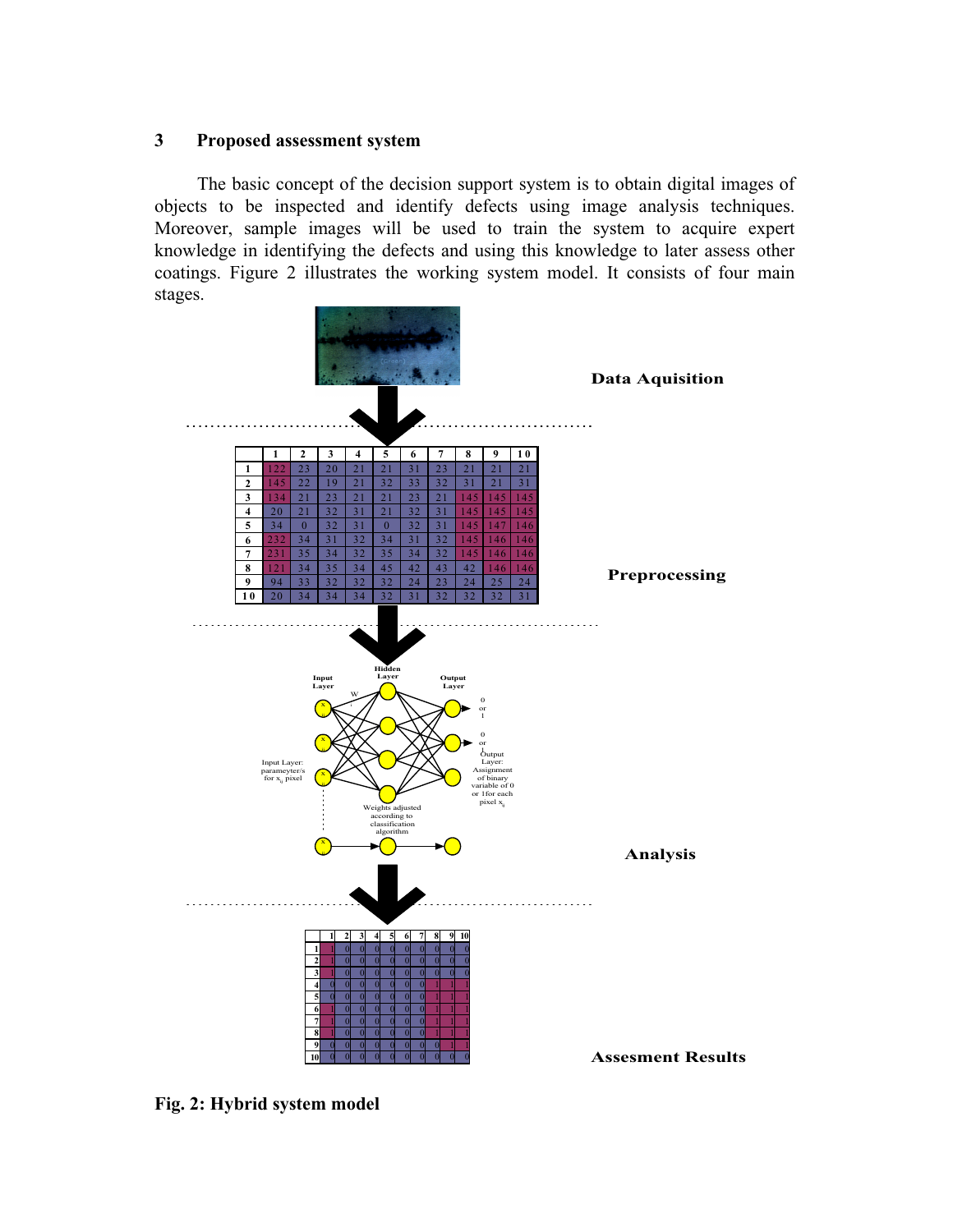The first stage is Data Acquisition: where digital images for the steel bridge coating (objects) are obtained using a digital camera. After acquisition the images are transferred to the computer on site or in a remote office via any communication protocol.

The next stage is the Preprocessing stage, where image analysis techniques are used to analyze and enhance the image by applying algorithms such as filtering and edge detection. Moreover, image pre-processing is used to obtain the numerical parameters of the image such as the gray level and brightness in a numerical format. At this stage a statistical pattern recognition algorithm is utilized to identify defects according to the numerical representation of images.

The next stage is the Processing stage. After being trained, neural networks are used to identify defects in the images by assigning binary variable of 0 or 1 for each pixel in the image. During the network training, the neural network is fed with different images and their parameters such as the pixels' gray levels. The network is also fed mapped values of 0 or 1 for each pixel value. The network will learn to assign the binary variable 0 or 1 for different scenarios according to image parameters.

The final stage is the Assessment Results stage, where quantitative measures of defects are obtained from the output of the previous stage. From mapped output of the neural network, the whole image is represented as 0's or 1's. The 1 values represent the defect; hence, defects can be identified and quantitatively measured. The system can be trained to identify different types of defects according to the specific application.

### **4 Example**

The following example illustrates how a simple (5 pixel x 5 pixel) image could be used to illustrate the methodology of the hybrid system. Consider the image in Figure 3 to be an image of a part of steel bridge beam with a coating on. The darker areas represent defect object (rust) and the lighter areas represent background.

| 5            | 232 | 34             | 31  | 32  | 110 |
|--------------|-----|----------------|-----|-----|-----|
| 4            | 231 | 35             | 34  | 32  | 35  |
| 3            | 135 | 34             | 35  | 118 | 45  |
| $\mathbf{2}$ | 94  | 33             | 32  | 32  | 32  |
|              | 20  | 34             | 115 | 34  | 32  |
|              |     | $\overline{2}$ | 3   | 4   | 5   |

**Fig. 3: The image gray levels**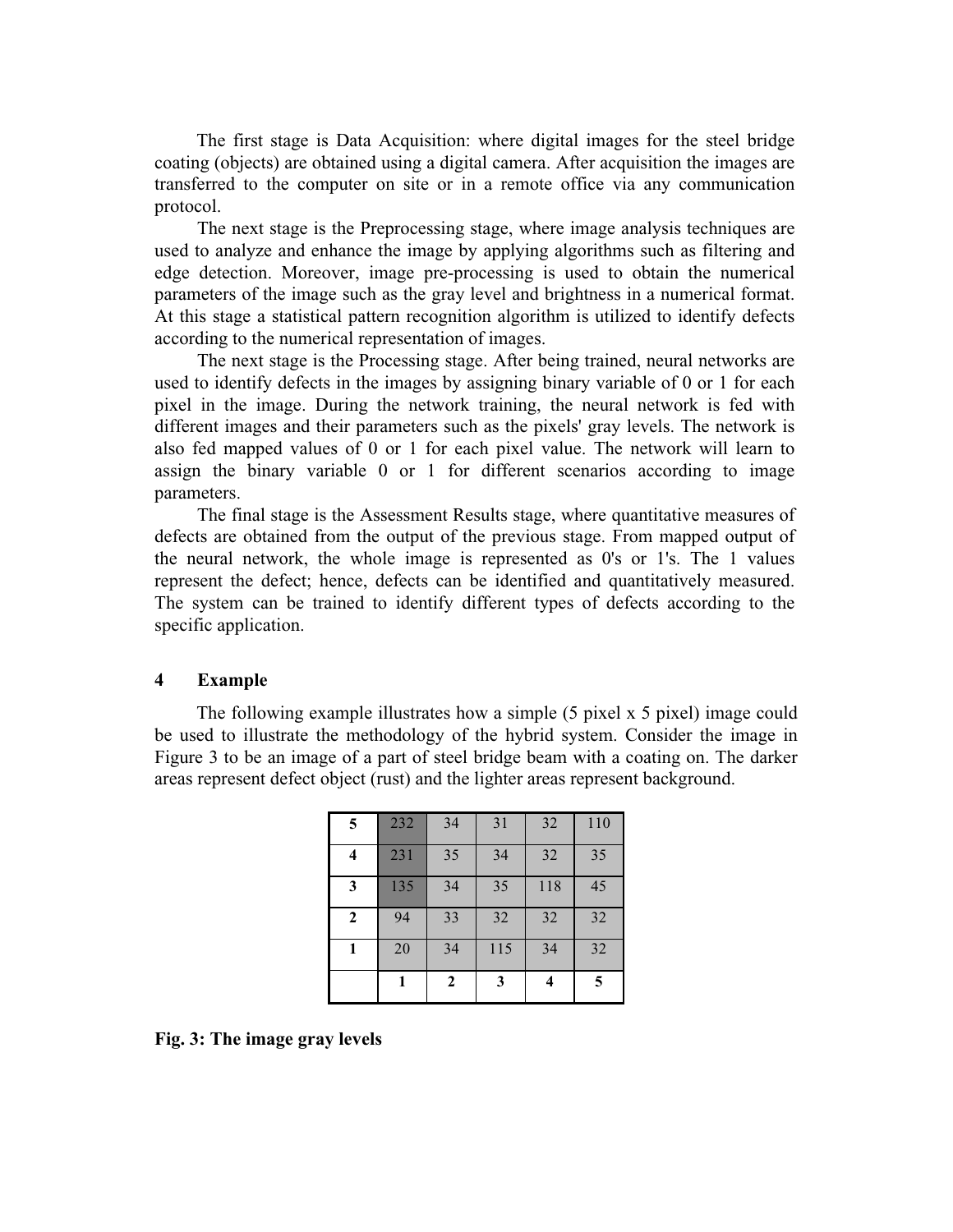Step 1 Data Acquisition

A digital image of a steel bridge coating area is obtained and transferred to the computer.

## Step 2 Preprocessing

Image analysis software is used to enhance the image and to represent the image in numerical format. Figure 3 shows the sample image with the gray level shown for each pixel.

The next step is to apply the statistical pattern recognition algorithm to classify the numerical values into two clusters: rust or no rust. The result of this classification is then passed to the third step. K-Means algorithm is used for classification because it best fits this specific application in that the number of clusters to classify must be predetermined.

Given the data set obtained from the image numerical presentation in Figure 3, the K-means Algorithm is applied.

*V* = {232, 34, 31, 32, 110, 231, 35, 34, 32, 35, 135, 34, 35, 118, 45, 94, 33, 32, 32, 32, 20, 34, 115, 34, 32}

Using the K-Means Algorithm, the data set is classified into two classes: rust and non-rust pixels. After that, all pixels will be assigned a binary variable of 1 or 0, depending on whether it is a rust or non-rust pixel.

Select randomly, the first two samples as initial centers.

 $z^1 = 232 \quad z^2 = 34$ 

Next assign each sample to the class with the closest center, i.e. to class 1 if it is closer to  $z^1 = 232$  and to class 2 if it is closer to  $z^2 = 34$ .

The following table shows the difference between each pixel value and the initial two centers and hence to which class it is assigned. Note that the difference is calculated based on the gray level, not based on the location of the pixel. The gray level is considered a third dimension for each pixel.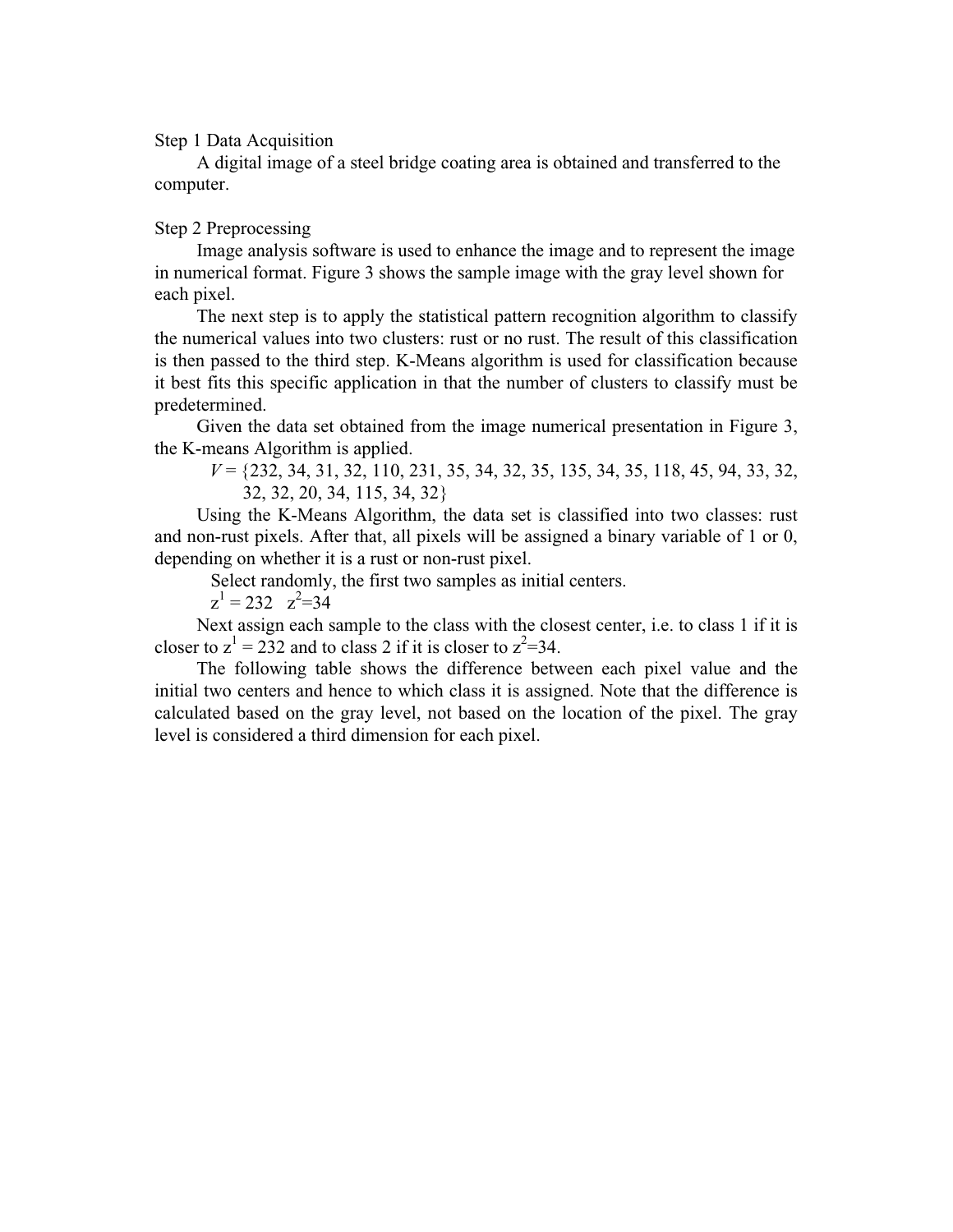|        | Pixel Value   Difference from z1   Difference from z2 |                  | Class 1     | Class 2     |
|--------|-------------------------------------------------------|------------------|-------------|-------------|
| 232    | $\mathbf{0}$                                          | 198              | $\mathbf X$ |             |
| 231    | $\mathbf{1}$                                          | 197              | $\mathbf X$ |             |
| 135    | 97                                                    | 101              | $\mathbf X$ |             |
| 94     | 138                                                   | 60               |             | $\mathbf X$ |
| 20     | 212                                                   | 14               |             | $\mathbf X$ |
| 34     | 198                                                   | $\mathbf{0}$     |             | $\mathbf X$ |
| 35     | 197                                                   | 1                |             | $\mathbf X$ |
| 34     | 198                                                   | $\boldsymbol{0}$ |             | $\mathbf X$ |
| 33     | 199                                                   | 1                |             | $\mathbf X$ |
| 34     | 198                                                   | $\boldsymbol{0}$ |             | $\mathbf X$ |
| 31     | 201                                                   | 3                |             | $\mathbf X$ |
| 34     | 198                                                   | $\boldsymbol{0}$ |             | $\mathbf X$ |
| 35     | 197                                                   | $\mathbf{1}$     |             | $\mathbf X$ |
| 32     | 200                                                   | $\overline{2}$   |             | $\mathbf X$ |
| 115    | 117                                                   | $8\,1$           |             | $\mathbf X$ |
| 32     | $200$                                                 | $\sqrt{2}$       |             | $\mathbf X$ |
| 32     | 200                                                   | 2                |             | $\mathbf X$ |
| 118    | 114                                                   | 84               |             | $\mathbf X$ |
| 32     | 200                                                   | 2                |             | $\mathbf X$ |
| 34     | 198                                                   | $\boldsymbol{0}$ |             | $\mathbf X$ |
| 110    | 122                                                   | 76               |             | $\mathbf X$ |
| 35     | 197                                                   | $\mathbf{1}$     |             | $\mathbf X$ |
| 45     | 187                                                   | 11               |             | $\mathbf X$ |
| $3\,2$ | 200                                                   | $\overline{2}$   |             | $\mathbf X$ |
| 32     | 200                                                   | $\overline{2}$   |             | $\mathbf X$ |

**Table 1: First iteration for K-Means algorithm**

 $C_1$  = {232, 231, 135}

 $C_2 = \{34, 31, 32, 110, 35, 34, 32, 35, 34, 35, 118, 45, 94, 33, 32, 32, 32, 20, 34, 115,$ 34, 32}

Figure 4 shows the initial clustering.



**Fig. 4: Initial Clusters (With initial centers;**  $z^1 = 232$  **and**  $z^2 = 34$ **)**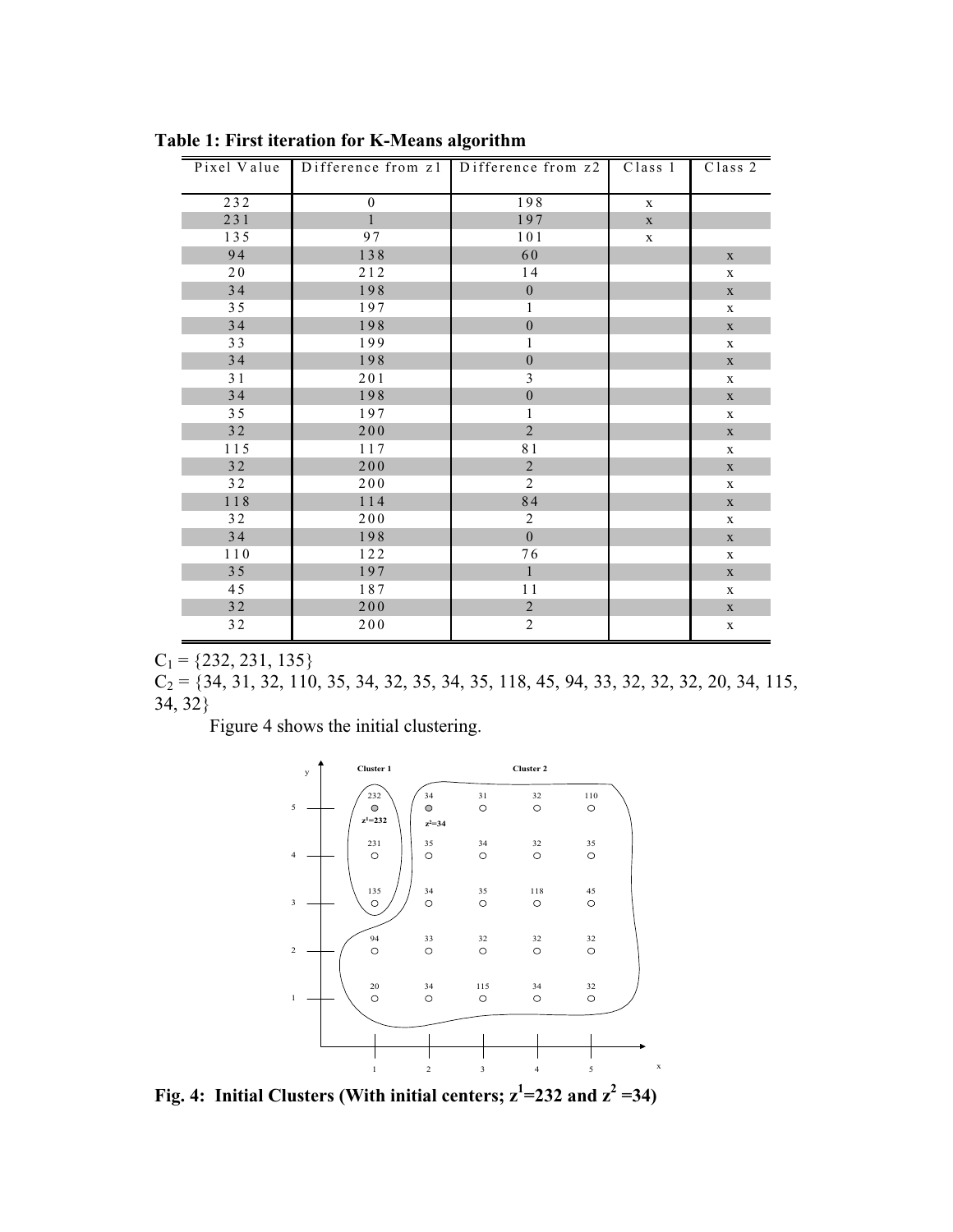Next, each cluster's samples are averaged to obtain new optimal centers.

New center 
$$
z^1 = \sum \frac{\text{Gray levels values in cluster 1}}{\text{number of points in cluster 1}} = 199.3
$$
  
New center  $z^2 = \sum \frac{\text{Gray levels}}{\text{of}} = \frac{1}{2} = \frac{199.3}{2}$ 

The same procedure is applied again to find the distance between each sample

|     | Pixel Value Difference from z1 Difference from z2 Class1 |        |              | $\overline{Class}$ 2 |
|-----|----------------------------------------------------------|--------|--------------|----------------------|
| 232 | 32.7                                                     | 181.22 | $\mathbf{x}$ |                      |
| 231 | 31.7                                                     | 180.22 | $\mathbf X$  |                      |
| 135 | 64.3                                                     | 84.22  | $\mathbf X$  |                      |
| 94  | 105.3                                                    | 43.22  |              | $\mathbf X$          |
| 20  | 179.3                                                    | 30.78  |              | $\mathbf X$          |
| 34  | 165.3                                                    | 16.78  |              | $\mathbf X$          |
| 35  | 164.3                                                    | 15.78  |              | $\mathbf X$          |
| 34  | 165.3                                                    | 16.78  |              | $\mathbf X$          |
| 33  | 166.3                                                    | 17.78  |              | $\mathbf X$          |
| 34  | 165.3                                                    | 16.78  |              | $\mathbf X$          |
| 31  | 168.3                                                    | 19.78  |              | $\mathbf X$          |
| 34  | 165.3                                                    | 16.78  |              | $\mathbf X$          |
| 35  | 164.3                                                    | 15.78  |              | $\mathbf X$          |
| 32  | 167.3                                                    | 18.78  |              | $\mathbf X$          |
| 115 | 84.3                                                     | 64.22  |              | $\mathbf X$          |
| 32  | 167.3                                                    | 18.78  |              | $\mathbf X$          |
| 32  | 167.3                                                    | 18.78  |              | $\mathbf x$          |
| 118 | 81.3                                                     | 67.22  |              | $\mathbf X$          |
| 32  | 167.3                                                    | 18.78  |              | $\mathbf X$          |
| 34  | 165.3                                                    | 16.78  |              | $\mathbf X$          |
| 110 | 89.3                                                     | 59.22  |              | $\mathbf X$          |
| 35  | 164.3                                                    | 15.78  |              | $\mathbf X$          |
| 45  | 154.3                                                    | 5.78   |              | $\mathbf X$          |
| 32  | 167.3                                                    | 18.78  |              | $\mathbf X$          |
| 32  | 167.3                                                    | 18.78  |              | $\mathbf X$          |

**: Second iteration for K-Means algorithm**

 $_1 = \{232, 231, 135\}$  $C_2$ 34, 115, 34, 32}

final clusters are shown in Figure 5.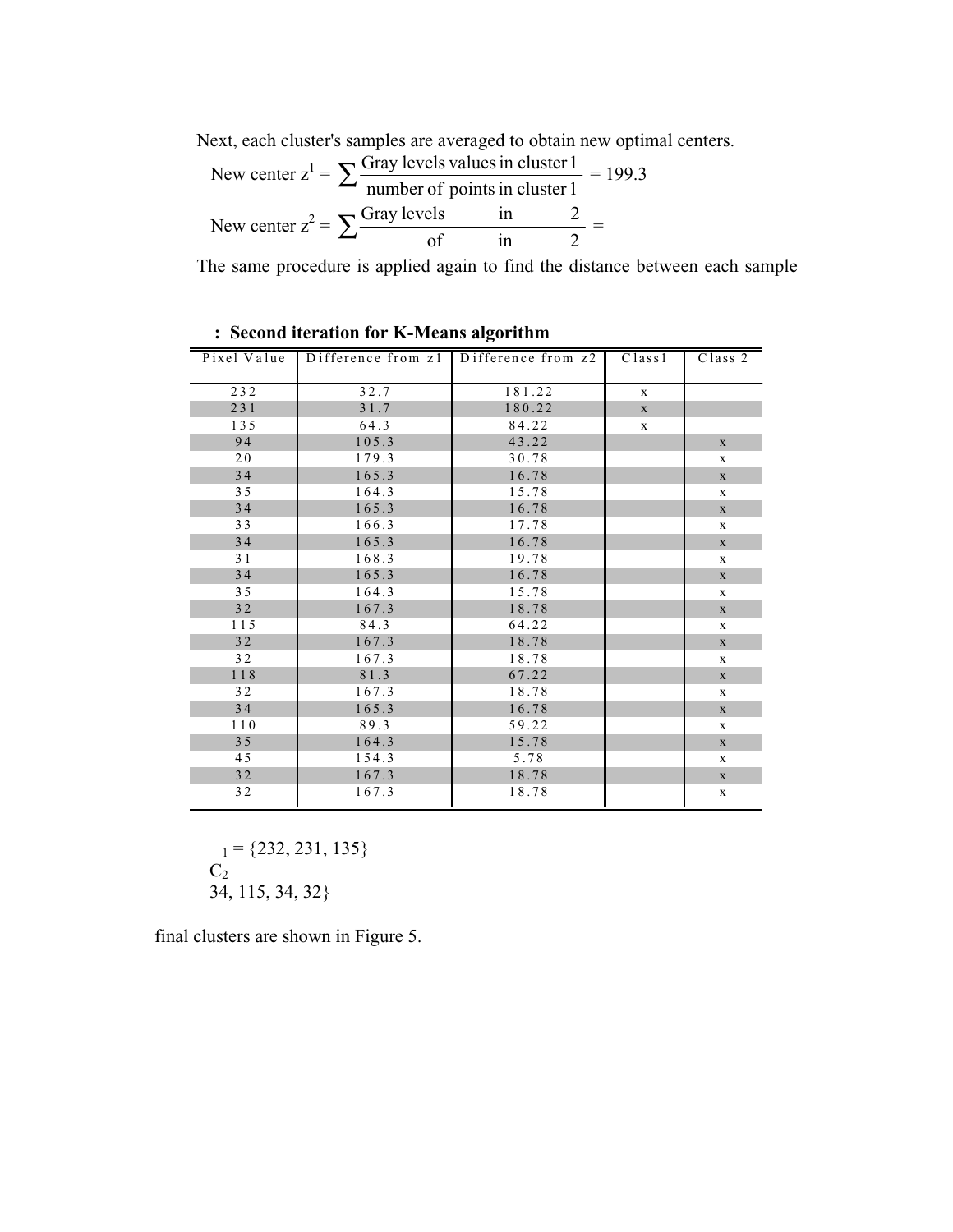

### **Fig. 5:Final Clusters**

Finally, each sample is assigned a binary variable of 1 if it belongs to cluster 1 and 0 if it belongs to cluster 2. The image representation will be as shown in Figure 6.

| 5            |                  | $\boldsymbol{0}$ | $\boldsymbol{0}$ | $\boldsymbol{0}$ | $\overline{0}$   |
|--------------|------------------|------------------|------------------|------------------|------------------|
| 4            |                  | $\boldsymbol{0}$ | $\boldsymbol{0}$ | $\boldsymbol{0}$ | $\overline{0}$   |
| $\mathbf{3}$ |                  | $\boldsymbol{0}$ | $\boldsymbol{0}$ | $\boldsymbol{0}$ | $\boldsymbol{0}$ |
| $\mathbf 2$  | $\boldsymbol{0}$ | $\boldsymbol{0}$ | $\boldsymbol{0}$ | $\overline{0}$   | $\overline{0}$   |
| 1            | $\boldsymbol{0}$ | $\boldsymbol{0}$ | $\boldsymbol{0}$ | $\boldsymbol{0}$ | $\boldsymbol{0}$ |
|              |                  | $\mathbf 2$      | 3                | 4                | 5                |

#### **Fig. 6: Rust Identification in the Image**

Step 3 Analysis

Data from the image shown in Figures 3 and 6 will be used to train the neural network. The purpose of using the neural network is to accommodate for errors that may occur when depending only on statistical pattern recognition. Adjustments are made using experts' knowledge and then the neural network is trained in order to automate the process in the future.

The complete neural network will consist of three layers: the input layer, the hidden layer, and the output layer. The input layer consists of the image data and has four elements: The x-axis location of the pixel, then the y-axis location of the pixel, the value of the gray level of the pixel, and finally the difference between the gray level of the pixel and a predetermined threshold value. The predetermined threshold value will be determined by experts' knowledge of coating inspection in coordination with results from image analysis. Another method for determining the threshold value is to apply image processing segmentation techniques. In this example, the predetermined threshold is 120. Table 3 shows the data entry for the neural network.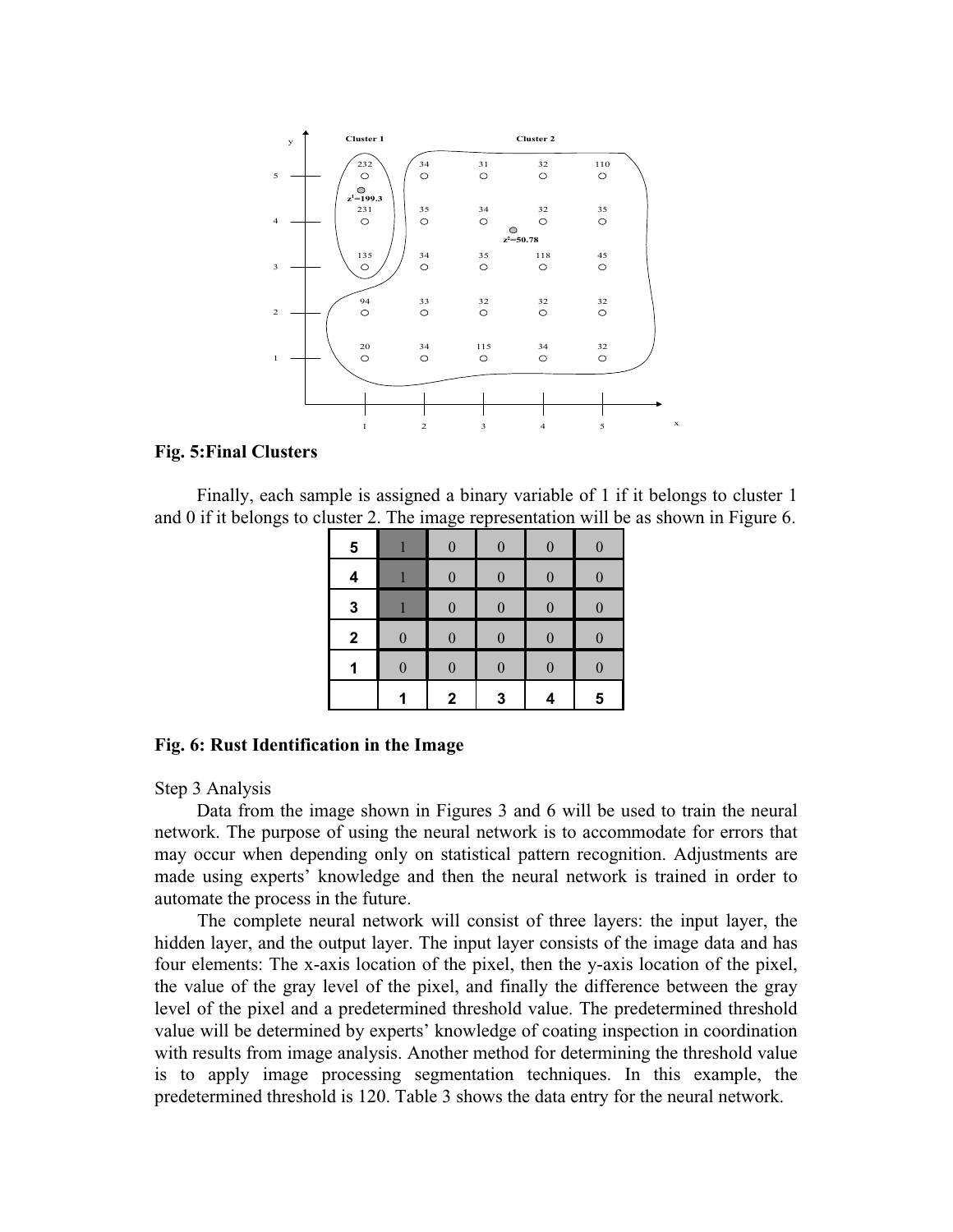| Input $#$      | Location<br>Parameter 1<br>Parameter 2 |                         |                 | Output                   |                   |
|----------------|----------------------------------------|-------------------------|-----------------|--------------------------|-------------------|
|                | (x)                                    | (y)                     | (Grey Level)    | (Difference from Pattern | (Binary Variable) |
|                |                                        |                         |                 | Threshold: 120)          |                   |
| $\mathbf{1}$   | $\mathbf{1}$                           | $\mathbf{1}$            | $\overline{20}$ | 100                      | $\boldsymbol{0}$  |
| $\sqrt{2}$     | $\mathbf 1$                            | $\overline{2}$          | 94              | 26                       | $\boldsymbol{0}$  |
| 3              | 1                                      | 3                       | 135             | $-15$                    | 1                 |
| $\overline{4}$ | $\mathbf{1}$                           | $\overline{4}$          | 231             | $-111$                   |                   |
| 5              | $\mathbf{1}$                           | 5                       | 232             | $-112$                   | 1                 |
| 6              | $\overline{2}$                         | $\mathbf 1$             | 34              | 86                       | $\mathbf{0}$      |
| 7              | $\overline{c}$                         | $\overline{c}$          | 33              | 87                       | $\theta$          |
| 8              | $\overline{2}$                         | $\overline{\mathbf{3}}$ | 34              | 86                       | $\boldsymbol{0}$  |
| 9              | $\overline{c}$                         | 4                       | 35              | 85                       | $\mathbf{0}$      |
| $10\,$         | $\overline{2}$                         | 5                       | 34              | 86                       | $\boldsymbol{0}$  |
| 11             | 3                                      | $\mathbf{1}$            | 115             | 5                        | $\boldsymbol{0}$  |
| $12\,$         | $\overline{\mathbf{3}}$                | $\overline{c}$          | 32              | 88                       | $\boldsymbol{0}$  |
| 13             | $\overline{\mathbf{3}}$                | $\overline{\mathbf{3}}$ | 35              | 85                       | $\mathbf{0}$      |
| 14             | $\overline{3}$                         | $\overline{4}$          | 34              | 86                       | $\boldsymbol{0}$  |
| 15             | $\overline{\mathbf{3}}$                | 5                       | 31              | 89                       | $\boldsymbol{0}$  |
| 16             | $\overline{4}$                         | $\mathbf{1}$            | 34              | 86                       | $\mathbf{0}$      |
| 17             | $\overline{\mathbf{4}}$                | $\overline{c}$          | 32              | 88                       | $\boldsymbol{0}$  |
| $18\,$         | $\overline{4}$                         | $\overline{3}$          | 118             | $\overline{2}$           | $\mathbf{0}$      |
| 19             | $\overline{4}$                         | $\overline{4}$          | 32              | 88                       | $\mathbf{0}$      |
| $20\,$         | $\overline{4}$                         | 5                       | 32              | 88                       | $\boldsymbol{0}$  |
| 21             | 5                                      | 1                       | 32              | 88                       | $\mathbf{0}$      |
| 22             | 5                                      | $\overline{2}$          | 32              | 88                       | $\mathbf{0}$      |
| 23             | 5                                      | 3                       | 45              | 75                       | $\boldsymbol{0}$  |
| 24             | 5                                      | $\overline{4}$          | 31              | 89                       | $\boldsymbol{0}$  |
| 25             | 5                                      | 5                       | 110             | $10\,$                   | $\boldsymbol{0}$  |

**Table 3: Neural network data input**

Weights and biases are used by the network to emphasize or de-emphasize the importance of some data points. The initial values for weights and biases are chosen randomly but there are some guidelines for that choice. It is important to avoid choices of initial weights and biases that would make it likely that either activation or derivative of activation is zero. Also the value of weights and biases should not be too large, or the initial input signals to each hidden or output unit will be likely to fall in the saturation region, in which error can not be reduced.

### **5 Summary**

A decision support system for steel bridge coatings assessment has been presented. The objective is to introduce the visual image processing on coating quality assessment. The image processing system uses the advanced technologies in the fields of machine learning, pattern recognition, and image analysis for steel bridges coating assessment. The basic concept of the research is to automate the assessment process by taking digital images of the rust areas and analyzing the images